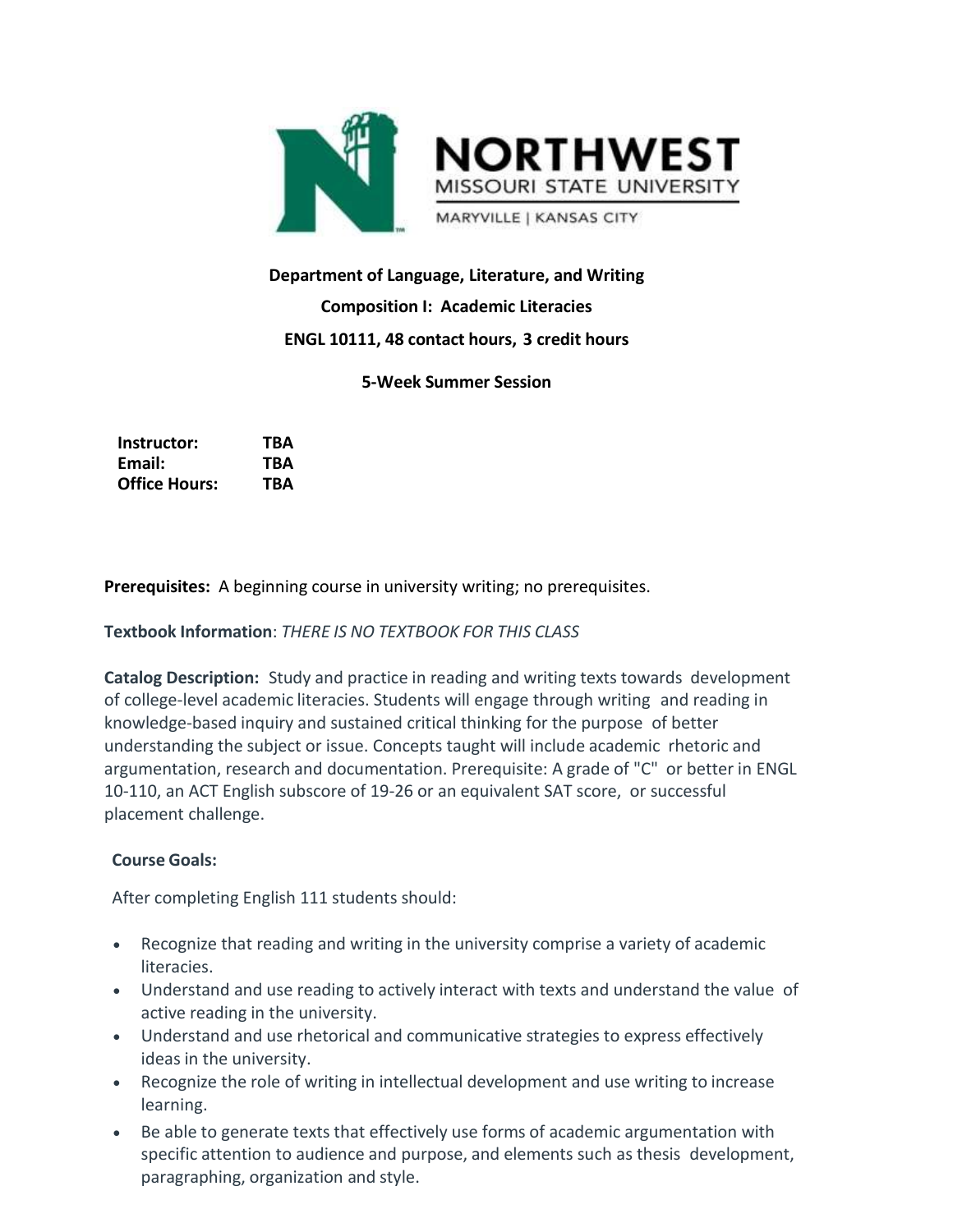- Have a developing conception of writing process strategies and an emerging sense of how to apply these to their own writing.
- Comprehend the value of research and means of incorporating source materials, and
- use source material effectively in their writing.

## **Goalsfor the General Education Composition Sequence:**

After completing both courses in the composition sequence, students should be able to:

- practice effective writing methods
- integrate reading and writing methods productively
- apply appropriate rhetorical and communicative strategies in their writings
- develop and organize thorough writings centered in valuable ideas
- generate documented academic essays which display a fully literate style and correct usage
- possess the knowledge, skills and attitudes of competent collegiate writers.

#### **Key Quality Indicators:**

As a part of the required NWMSU general studies core, this course has been created to better students' skills in the areas of communication and critical/creative thinking.

**Methods of Learning and Instruction**: You will investigate and use approaches to writing and reading that improve the quality of student writing. You can expect a wide variety of online activities, including readings, message board discussions, blogging, personal emails with your teacher, online conferences, and substantial amounts of writing outside of class.

#### **Assessment and Grading**: ESSAYS (75%)

Fulfill course goals --

- Recognize that reading and writing in the university comprise a variety of academic literacies.
- Understand and use reading to actively interact with texts and understand the value of active reading in the university.
- Understand and use rhetorical and communicative strategies to effectively express ideas in the university.
- Recognize the role of writing in intellectual development and use writing to increase learning.
- Be able to generate texts that effectively use forms of academic argumentation with specific attention to audience and purpose, and elements such as thesis development, paragraphing, organization and style.
- Have a developing conception of writing process strategies and an emerging sense of how to apply these to their own writing.
- Comprehend the value of research and means of incorporating source materials, and
- use source material effectively in their writing.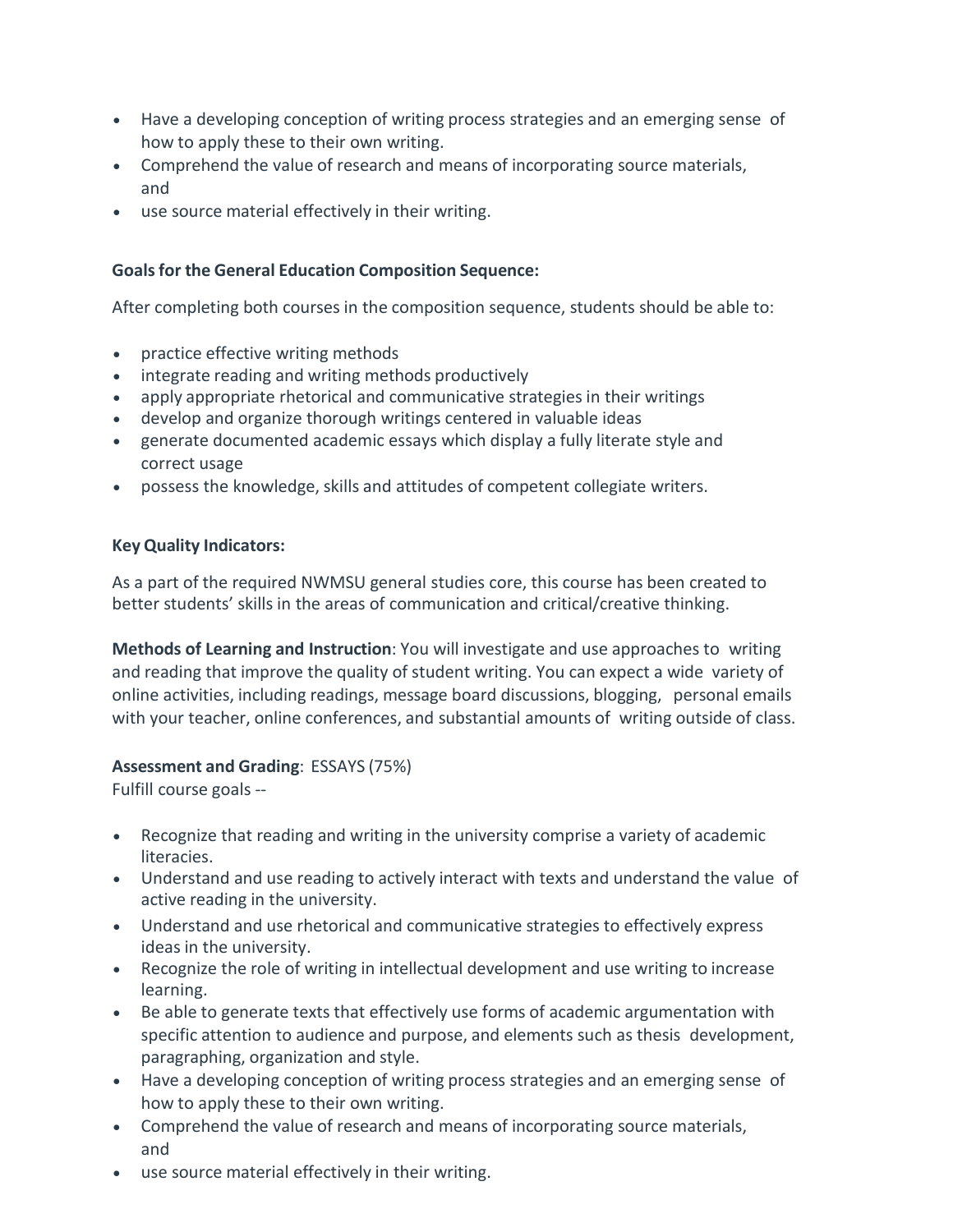# **Essay Grading Scale:**

We have three formal essays, all worth 20% of your overall course grade. We also have a Final Essay, which is only worth 15% of your course grade. They will be graded on the following scale

 $90-100 = A$  $80 - 89 = B$  $70 - 79 = C$  $60-69 = D$ Below  $60 = F$ 

Things I consider when I grade an essay:

- How well a student uses and synthesizes research and information for his or her own purposes
- How well a student presents and defends his or her position through the usage of thesis, supporting paragraphs, organization, style, addressing counterarguments, etc...
- How well the student writing demonstrates an understanding of rhetorical choices based upon audience and purpose
- How well (and with what authority) a student comprehends the topic being discussed as a whole and how his or her voice enters into the discourse of this academic conversation
- How well the essay meets the criteria presented in each essay assignment sheet

You will receive your essays back as soon as possible from me with the hopes that you will revise them. Students are allowed to revise each essay (except for the Final Essay) for an average of the two draft scores. Example: 80 on submitted draft, 90 on revision = a final score of 85.

# **PARTICIPATION (25%)**

**Email/Electronic Correspondence** (5% of overall grade) -- You are expected to be in touch with your instructor electronically, as needed. Your overall course grade will drop if you miss electronic conferences or discussions with instructor. Graded on completion.

**Blog Posts** (10% of overall grade) -- You will post a comment on each blog entry featured in the discussion board. For full credit, I'm looking for a comment AT LEAST 200 words in response, though I hope they will, at times, be longer than that. Graded on length and completion.

Fulfill course goals --

- Understand and use reading to actively interact with texts and understand the value of active reading in the university.
- Understand and use rhetorical and communicative strategies to effectively express ideas in the university.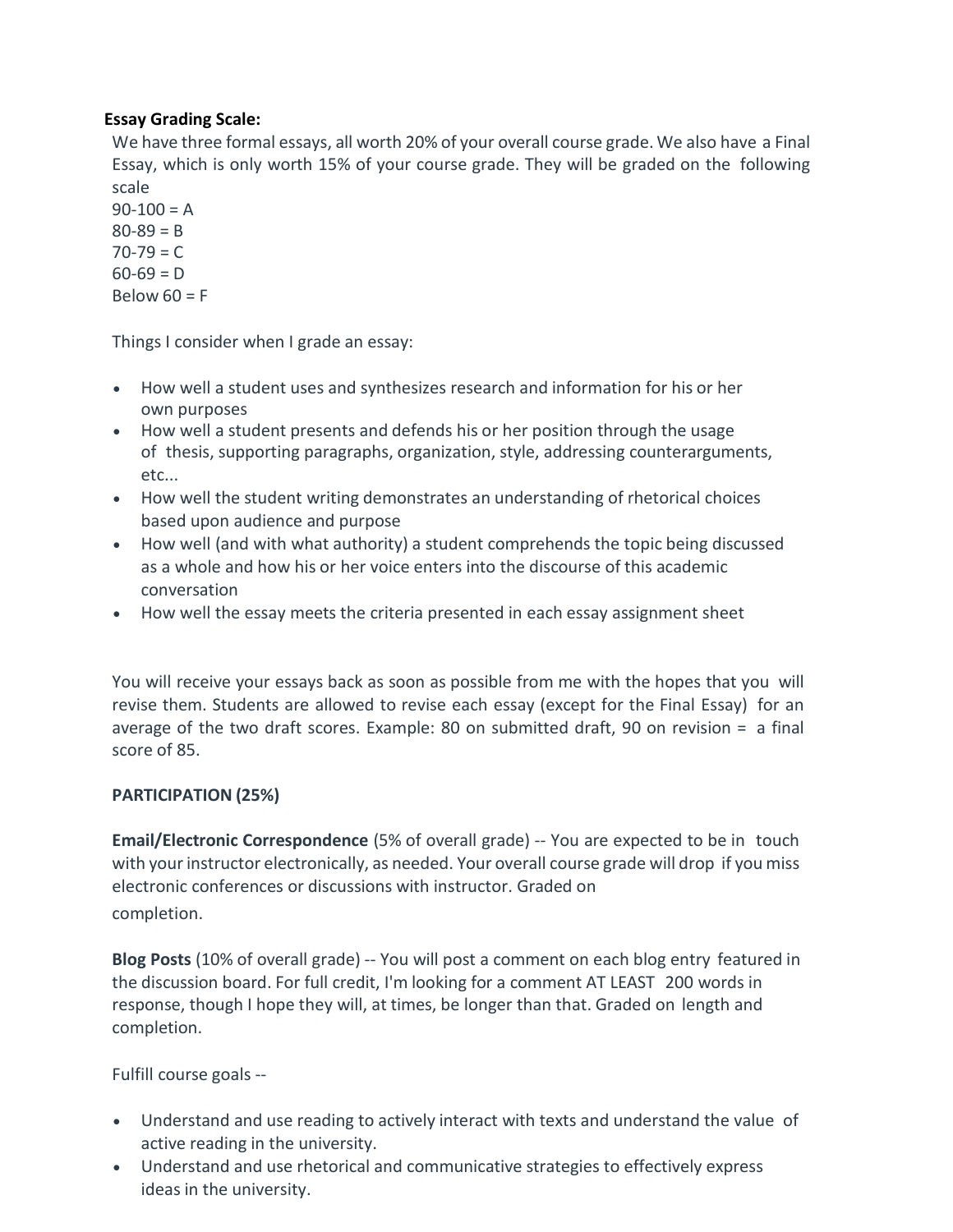Recognize the role of writing in intellectual development and use writing to increase learning.

**Discussion Activities** (10% of overall grade)-- The discussion activity will be graded on effort and completion. Unlike the blog entry, there is no length requirement, as the discussion activities will vary, but I would like to see engagement with the topic and discussion, and an understanding of how this helps you construct each essay. Graded on completion and effort.

Fulfill course goals --

 Have a developing conception of writing process strategies and an emerging sense of how to apply these to their own writing.

You are expected to have all the week's participation responsibilities done by Sunday night at 11:59PM -- all five blog entries and all five course activities. I will grade the week's participation on the following week. You will receive a score for participation at the end of the course, but you can check with me for updates if you have questions.

**Late Papers**: Please email instructor for permission to turn in late work for a reduced amount of points.

**Online Discussion Etiquette (Netiquette):** One thing you need to pay attention to is what sort of online etiquette we should use. I want you to keep the following things in mind when you post things in our online forum --

- Refrain from posting specific personal information, such as addresses or phone numbers.
- Use sound judgment. Do not post anything slanderous, demeaning, incriminating, or obscene.
- I see our course blog as an open forum of ideas. It's okay to disagree with each other, but we will respect each other's opinions and takes on any particular issue.
- Student interaction will and should take place on the course discussion board. Read your classmate's comments! Your comment should enter into the discourse of the topic, not appear in a vacuum.
- Before you post something, give it a read-through. Everybody makes typos, sure, but we should always at least give something a once over before it goes out into the online world.

#### **Additional Resources:**

#### Disability Accommodations

<http://www.nwmissouri.edu/swd/index.htm> (Links to an external site.)Links to an external site. (Links to an external site.)Links to an external site. (Links to an external site.)

Talent and Development Center

<http://www.nwmissouri.edu/tdc/> (Links to an external site.)Links to an external [site.](http://www.nwmissouri.edu/tdc/)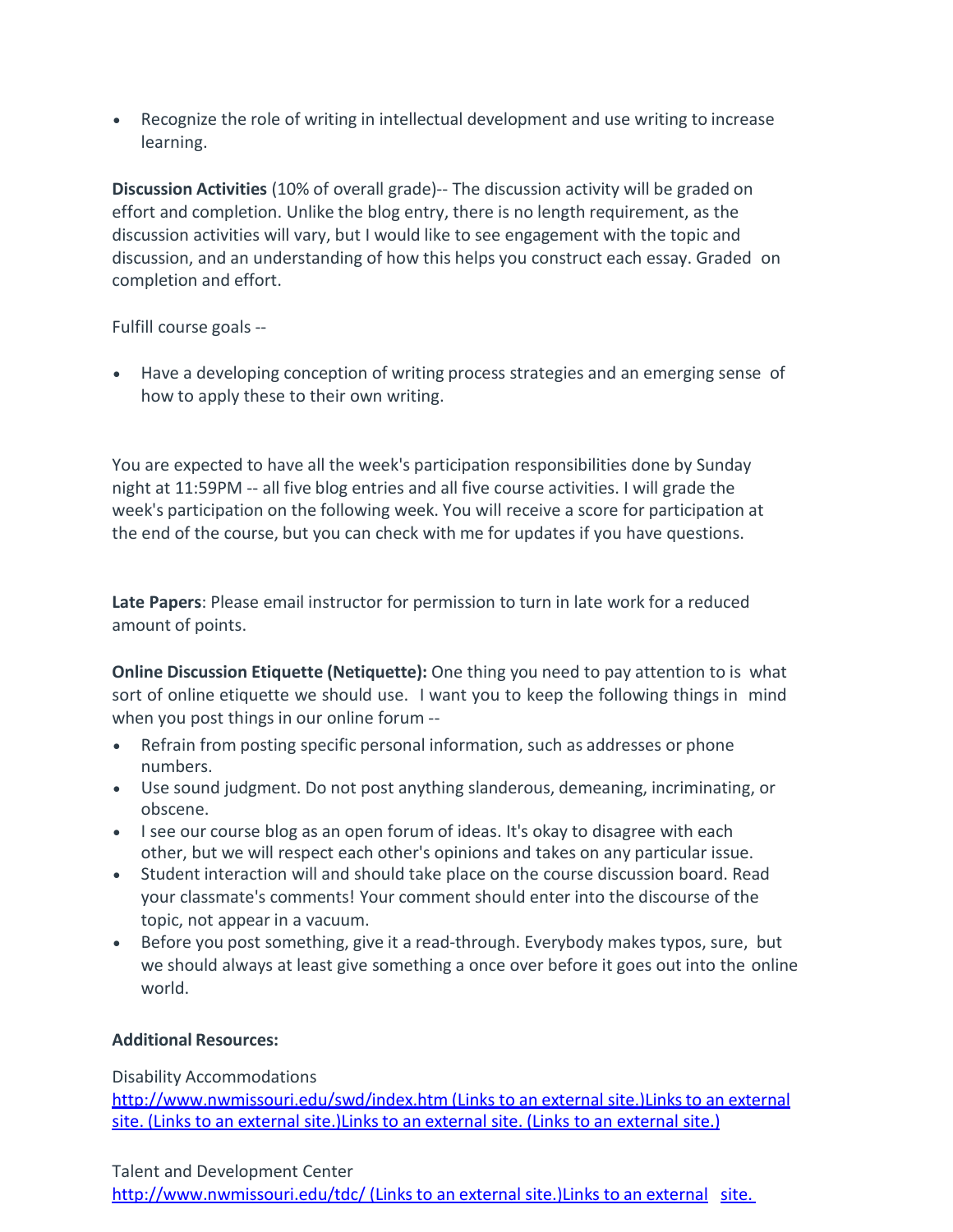(Links to an external [site.\)Links](http://www.nwmissouri.edu/tdc/) to an external site. (Links to an external site.)

# Northwest Writing Center Self Help

<http://catpages.nwmissouri.edu/m/WC/selfhelp.html> (Links to [an](http://catpages.nwmissouri.edu/m/WC/selfhelp.html) external site.)Links to an external site. (Links to an external [site.\)Links to](http://catpages.nwmissouri.edu/m/WC/selfhelp.html) an external site. (Links to an external [site.\)](http://catpages.nwmissouri.edu/m/WC/selfhelp.html)

## BD Owens Library

<http://www.nwmissouri.edu/library/index.htm> (Links to an external site.)Links to an external site. (Links to an external [site.\)](http://www.nwmissouri.edu/library/index.htm) Links to an external site. (Links to an external site.)

OWL Purdue

<https://owl.english.purdue.edu/> (Links to an external site.)Links to an external [site.](https://owl.english.purdue.edu/) (Links to an external site.) Links to an external site. (Links to an external site.)

# **Luke's 10 tipsfor success in Eng 111 Summer Online Course**

- 1. Check your email and Canvas site on a daily basis (if not more often).
- 2. Complete each week's blog entries (at least 200 words) and discussion activities (completed fully and with effort) by Sunday evening.
- 3. Familiarize yourself with ZOOM, and set aside time to conference with instructor that way if you prefer it to email conferencing.
- 4. Read your classmates comments on blog entries and discussion activities (before and after posting).
- 5. Use the discussion activities on the blog to support your construction and understanding of each essay.
- 6. Do not submit an essay that hasn't gone through at least a rough draft, middle draft, and final draft stage. Also, read your essay out loud before you submit the final draft to catch hard-to-see errors.
- 7. Make sure your essay is controlled by a thesis or main idea, and each supporting paragraph is unified around a point or topic sentence.
- 8. Before working on each draft, read through the criteria on the essay assignment sheet to see how well your essay meets them.
- 9. Take authority of the discussion and the sources you use, but make sure to cite your resources correctly.
- 10. Take advantage of the opportunity to revise!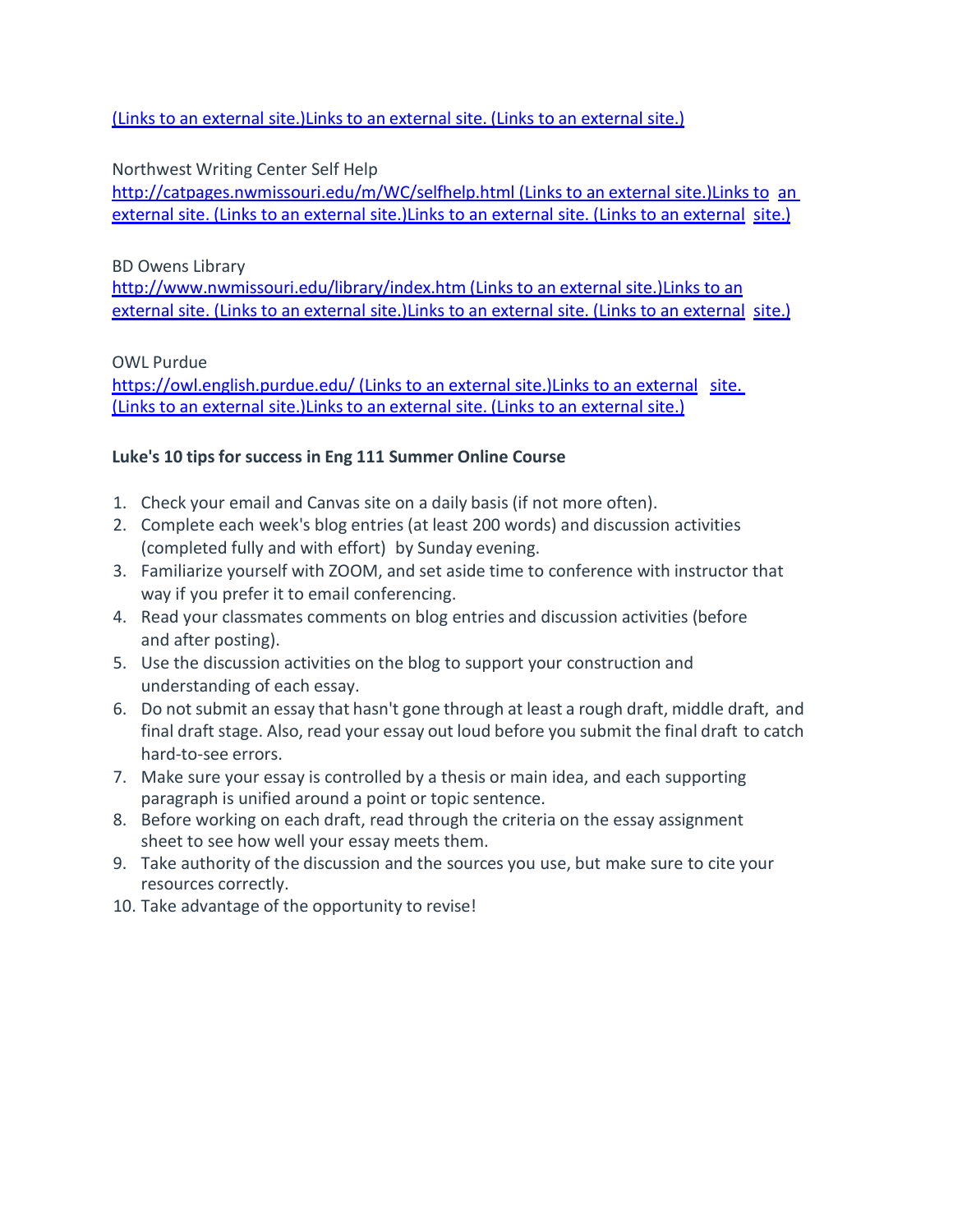**Calendar:** *This calendar is tentative and subject to change.*

#### **Week 1**

Introduction to course Hollywood Essay Assigned Blog Posts & Discussion Activities

#### **Week 2**

Hollywood Essay Due Blog Posts & Discussion Activities Meme Essay assigned

**Week 3** First Conference Meme Essay Blog Posts & Discussion Activities

#### **Week 4**

Meme Essay Due Final Assigned Blog Posts & Discussion Activities

**Week 5** Final Due Blog Posts & Discussion Activities

**University communications:** Students are required to use their Northwest student email account for any correspondence within the university. Students are also highly advised to check their email and CatPAWS accounts on a regular basis.

**Administrative drop:** An instructor may request the Office of the Registrar delete a student from a course roster if the student has not met the prerequisite for the course as stated in the catalog, or as a result of non- attendance in the course. In other words, if you miss many sessions, you may well be dropped from the class.

**Statement of commitment to social justice:** The Department of Language, Literature, and Writing recognizes language and literacy as fundamental tools of cultural understanding and participation. Reading and writing are activities that require a purposeful engagement with the values and beliefs that underpin our identities, and which create and foster spaces for all individuals to participate in local and global communities, including those with which they may differ the most. We are committed to civil discourse and the well-being of all our students, faculty and staff. As such, we are committed to an educational environment—curricula, teaching and assessment methods, and support services—that promote understanding of diverse populations and individual difference.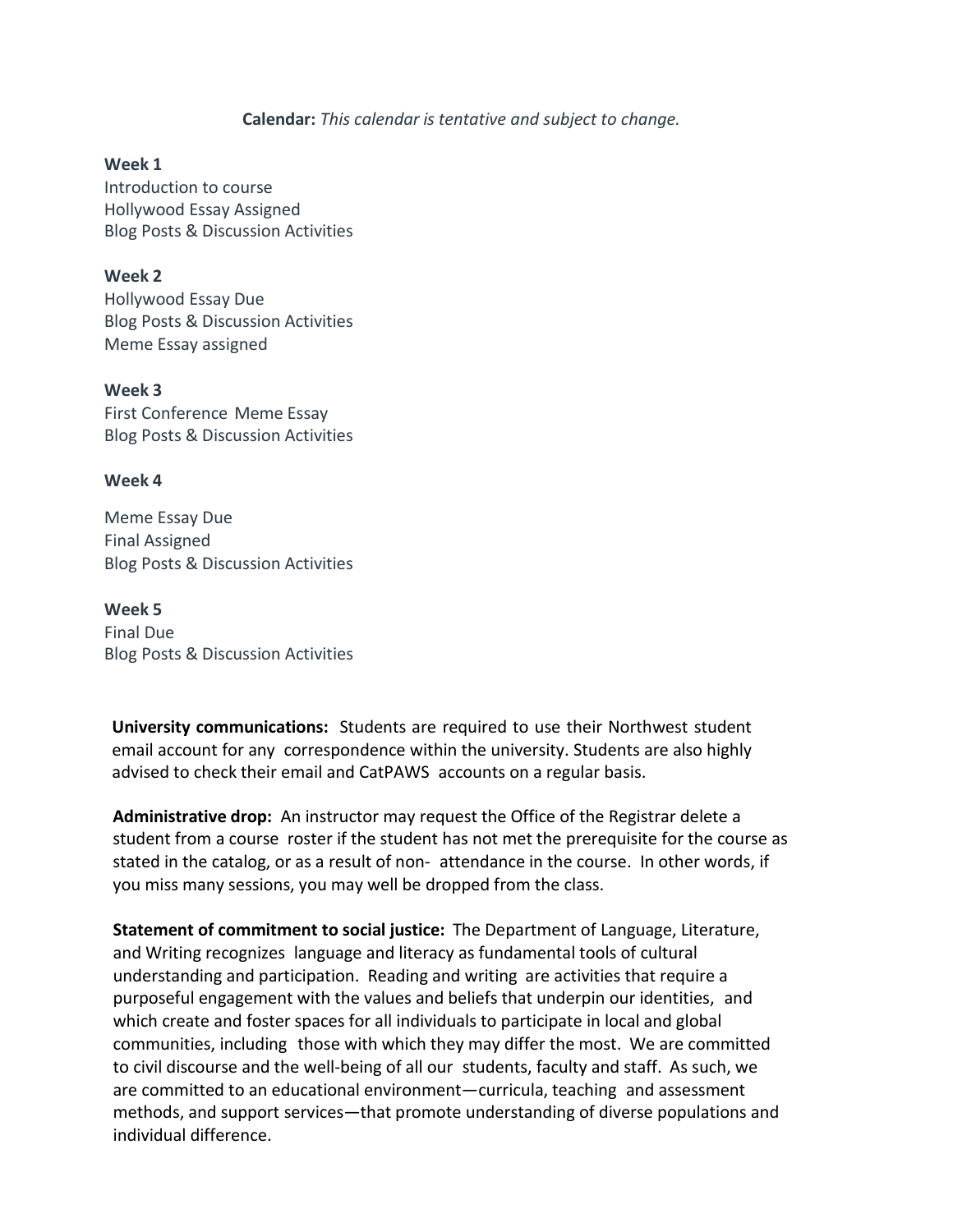**Assessment methods:** Student learning outcomes—and, consequently, progress toward Northwest Core competencies—will be assessed through evaluation of writing projects and other individual and group assignments as described above.

**Academic integrity policy:** The students, faculty, and staff at Northwest endeavor to sustain an environment that values honesty in academic work, that acknowledges the authorized aid provided by and intellectual contributions of others, and that enables equitable student evaluation. Sustaining academic integrity at Northwest is the responsibility of the entire university community. The value of the educational experience, the reputation of Northwest's courses of study and degrees, and the university's mission of ensuring student success—each of these depends on diffuse academic integrity. Students bear the responsibility of performing with academic integrity in all academic situations. Students should be especially attentive to academic integrity whenever submitting academic work for evaluation, honors, or publication.

Students are responsible for understanding the eight areas of academic behavior which violate the Code of Academic Integrity: (1) knowingly obtaining unauthorized aid or information; (2) knowingly giving unauthorized aid or information; (3) committing plagiarism from written, electronic, or internet sources; (4) misrepresenting facts or data; (5) offering bribes; (6) using library resources unethically; (7) using computer resources unethically; and (8) knowingly assisting in any of the above practices.

Any student who violates the Code of Academic Integrity may receive a course-level sanction, such as failure of the course, and review by the Academic Integrity Panel at Northwest, which may recommend administrative sanctions, including dismissal from the university.

Please refer to the following link to view Northwest Missouri State University's Academic Integrity Policy: [http://www.nwmissouri.edu/policies/academics/Academic-](http://www.nwmissouri.edu/policies/academics/Academic-Integrity.pdf)[Integrity.pdf](http://www.nwmissouri.edu/policies/academics/Academic-Integrity.pdf)

**Special accommodations policy:** Northwest Missouri State University complies with Section 504 of the Rehabilitation Act of 1973 and the American with Disabilities Act of 1990. If a student has a disability that qualifies under the ADAAA and requires accommodations, he/she/they should contact the Office for Equity and Accessibility for information on appropriate policies and procedures. Disabilities covered by the ADA may include learning, psychiatric, physical disabilities, or chronic health disorders. Students requiring special classroom accommodations should meet with me during office hours so that we can discuss how to meet your needs this semester. Prior to our meeting be sure you have met with Pat Wyatt in the Proctoring Center in OL 242 on the 2nd floor of Owens Library. You can also contact the office at 660.562.1639, or email at [pjp@nwmissouri.edu](mailto:pjp@nwmissouri.edu) or [ADA@nwmissouri.edu.](mailto:ADA@nwmissouri.edu) If you have been approved for an accommodation, if you have emergency medical information to share with me, or if you need special arrangements in case the building must be evacuated, please inform me immediately.

**Non-discrimination and anti-harassment policy:** Northwest Missouri State University (the "University") is committed to maintaining an environment for all faculty, staff, students, and third parties that is free of illegal discrimination and harassment. In keeping with that policy, the University prohibits discrimination and harassment by or against any faculty,